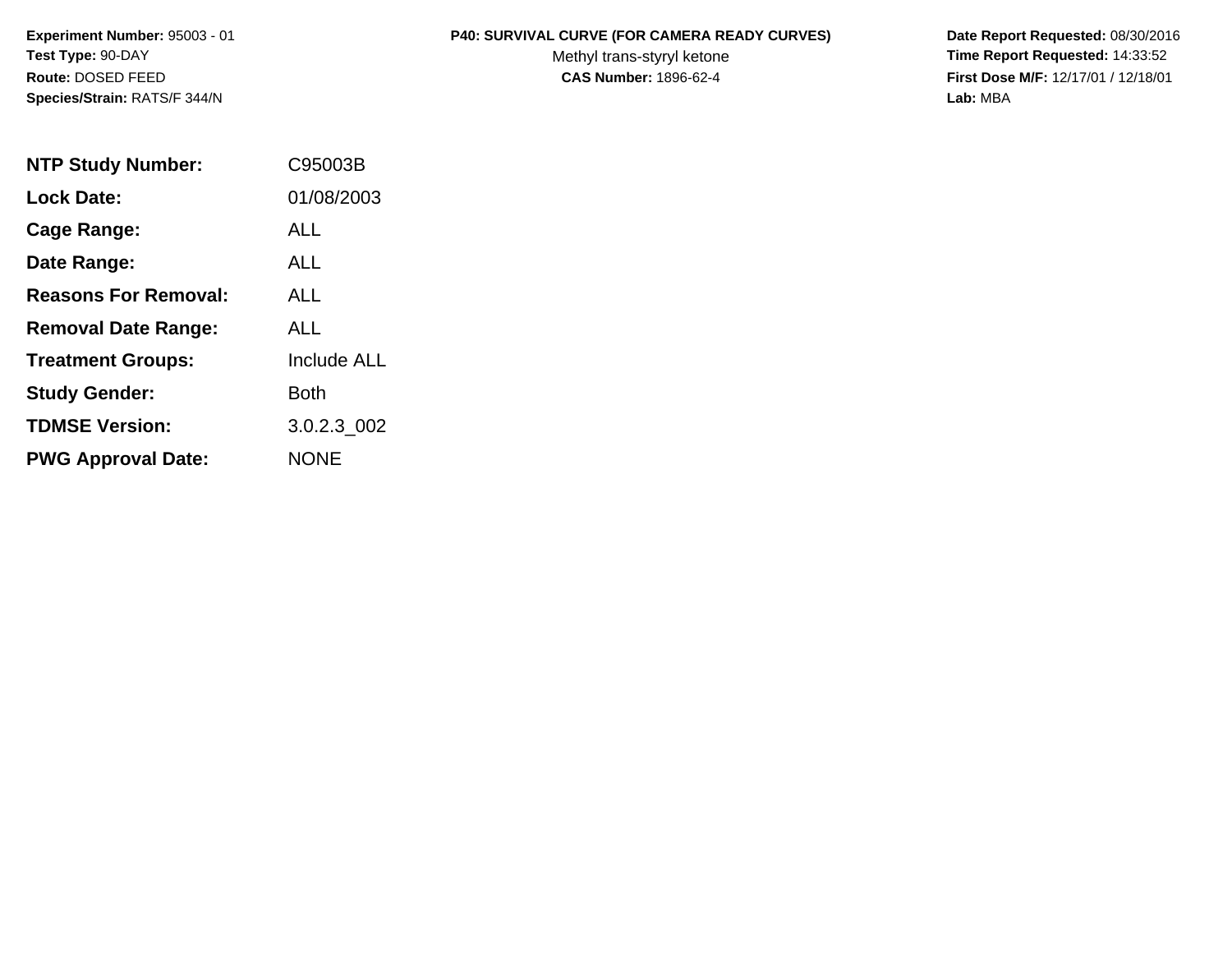**Species/Strain:** RATS/F 344/N **Lab:** MBA

## **Experiment Number:** 95003 - 01 **P40: SURVIVAL CURVE (FOR CAMERA READY CURVES) Date Report Requested:** 08/30/2016

Test Type: 90-DAY **The Report Requested: 14:33:52** Methyl trans-styryl ketone **Time Report Requested: 14:33:52 Route:** DOSED FEED **CAS Number:** 1896-62-4 **First Dose M/F:** 12/17/01 / 12/18/01